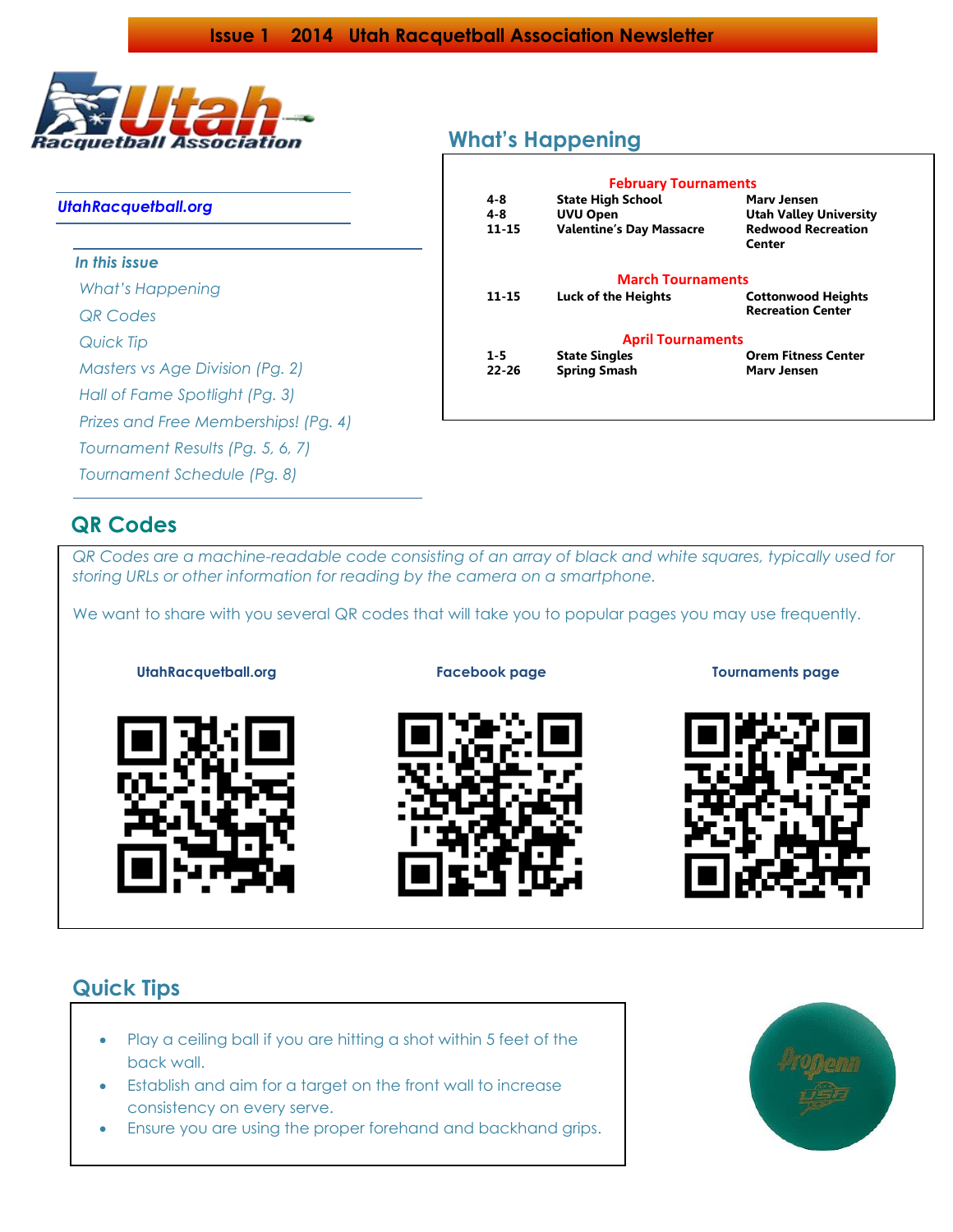## **Masters vs Age Division……**

We were sad to see the Masters/Age division tournament get canceled yet again this year. As a board, it is discouraging to see tournaments fail. The board meets with tournament directors in June each year to set the tournament schedule for the season. One of the items on the agenda this year was to come up with a new name for the Rocky Mountain Masters tournament that has had poor turnout the last few seasons. One conclusion that was drawn was that the name of the tournament may be giving the illusion that this tournament was only for us older folks. After some consideration we came up with the name "Age Division Challenge." Our hope was that people would see that this was their opportunity to play opponents in their age group, but still maintain their level of skill. This is highly beneficial to the older group that has a hard time keeping up with young legs. The younger group can benefit as well because they do not have to chase down so many of those trick shots the seasoned players have developed. So, with another season come and gone and no further success we turn to the membership for your input. Please send me an email at [randyura@yahoo.com](mailto:randyura@yahoo.com) and let us know your thoughts on how this tournament can be improved or whether it should be removed from the season's schedule. We want to keep this tournament going, but we hate to keep it if there really is not a lot of interest in it. We look forward to hearing from you.

Pam Martin

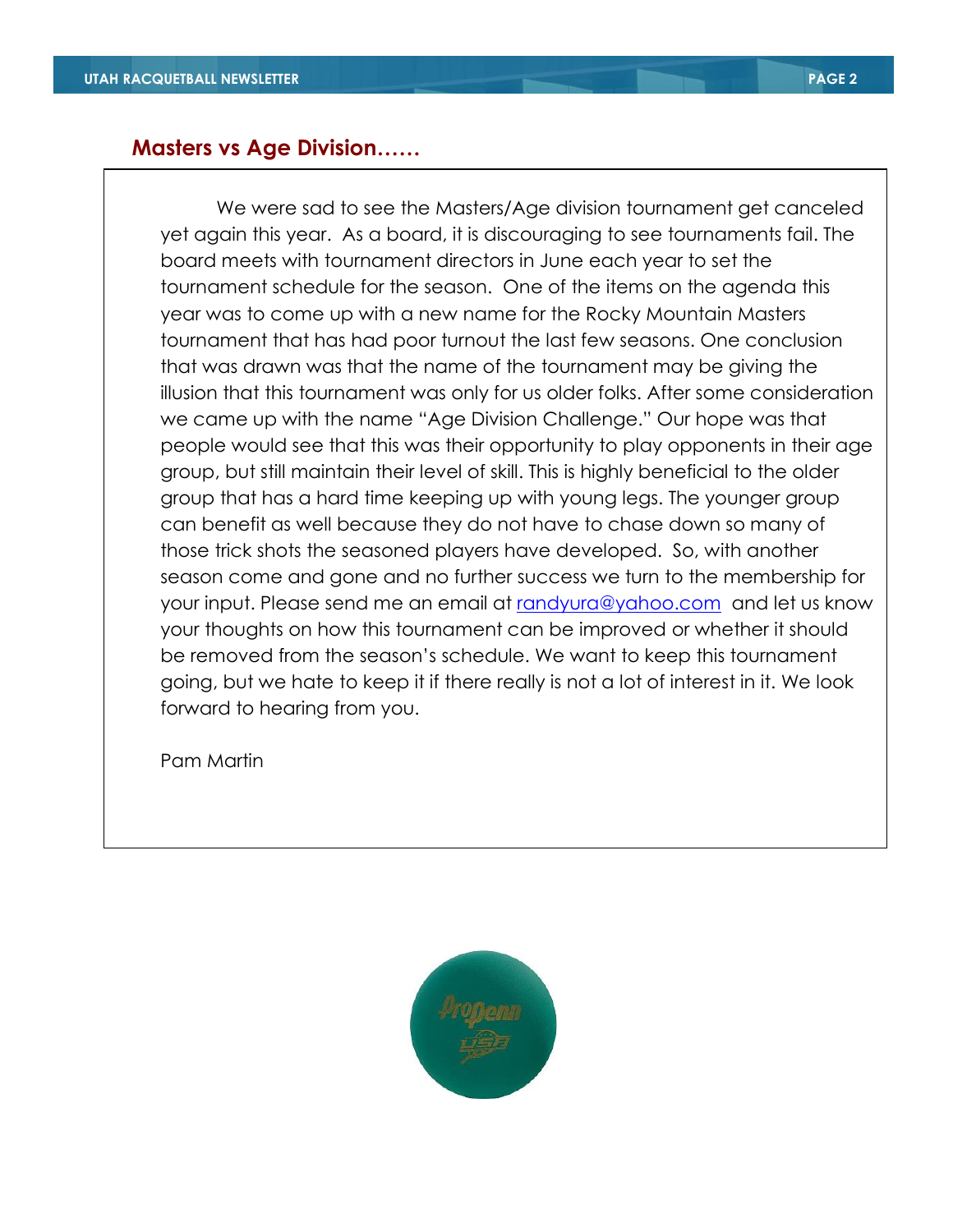### **Hall of Fame Spotlight**

### Rick Strout- Inducted in 2000

Rick Strout has been one of the driving forces in Utah racquetball, and has made a lasting impression on many of the top players, as a coach and as a competitor. Perhaps no one has had a wider sphere of involvement in Utah racquetball than Rick. He has run some of the largest tournaments in the state of Utah and has been an ambassador for Utah racquetball throughout the nation.

As a player, Rick has won multiple state championships in Men's Open, 30+, 35+, 40+, Open Doubles and Mixed Open Doubles. He won a regional event in the 35+ and was ranked as high as second in the nation in that category. The consummate competitor, Rick has played with a broken arm, two severe knee injuries, two split Achilles tendons and a concussion.

As a pro (at the Sports Mall, Metro Sports Mall and the Life Centre), he ran over 200 tournaments, clinics, programs, and leagues. He coached players of all levels for over 20 years. With Steve Coray, Rick directed "Team Utah," a racquetball skills and conditioning program. He directed the National Doubles in the early 90's and assisted with the Junior Nationals in the mid-90's.

Rick directed the development, production and marketing of the Fin racquet in the late 80's. He has written articles on racquetball for the state and national publications and served on the URA board for 12 years, six as president.

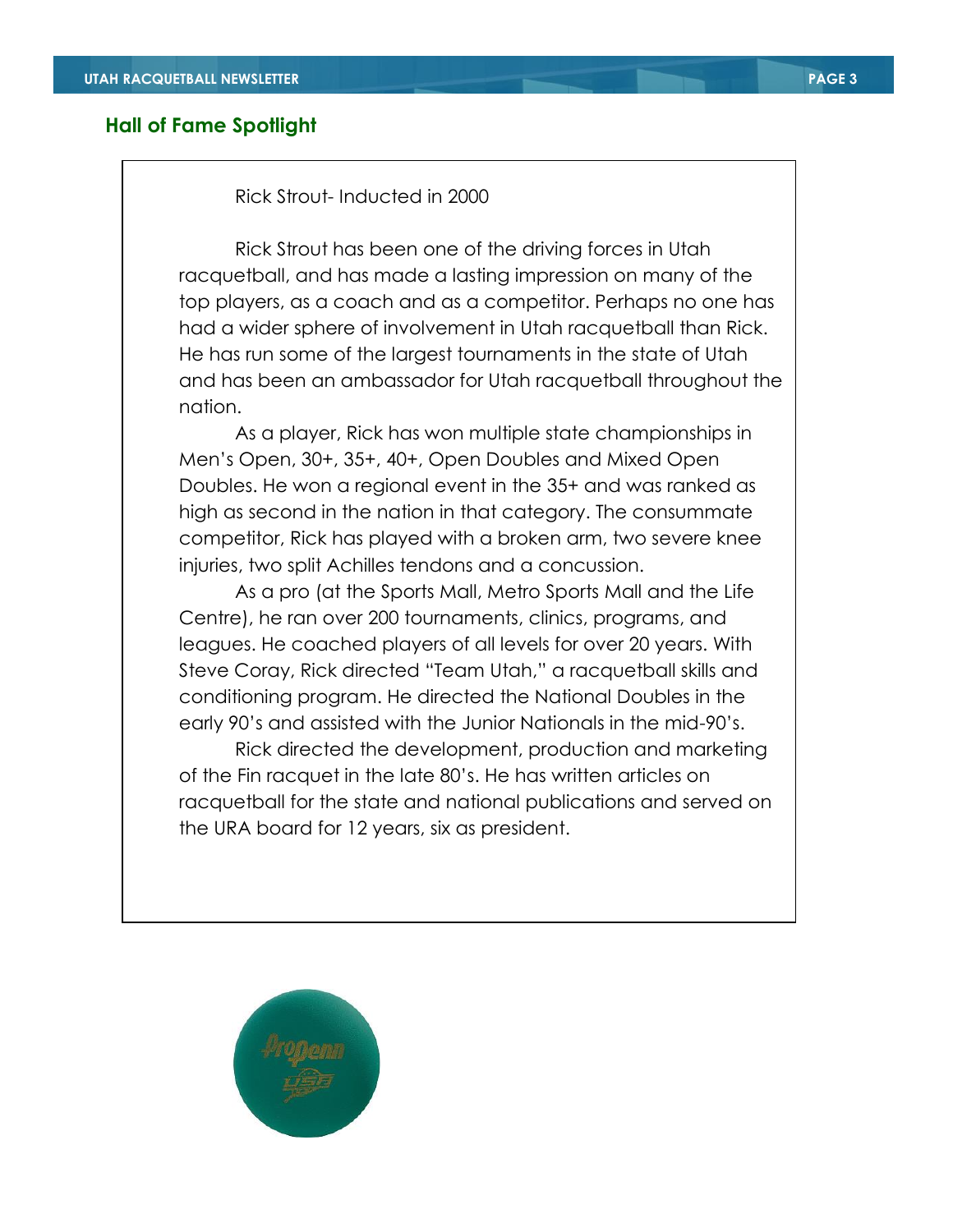## **Prizes and Free Memberships!**

Who doesn't like prizes, getting things for free, and a little friendly competition?

The Utah Racquetball Board would like to introduce two new programs to Utah Racquetball that will give our members the chance to not only win prizes, like free memberships, but will also hopefully increase participation and competition in our local tournaments. The following are descriptions of the two new programs for your review. We hope you will have fun participating and reaping the rewards!

### **Utah State Points System**

Utah Racquetball members will receive one point for every sanctioned Utah tournament they participate in this season. At the end of the season the male and female who have accumulated the most points will receive a free USAR membership for the next season. The standings are currently very close and with several tournaments remaining this season the lead positions are still up for grabs!

## **New Player Raffle**

Current Utah Racquetball members will be given raffle tickets for each "new player" they bring to a sanctioned Utah tournament throughout the season. A "new player" is defined as someone who has not been a USAR member within the last 3 years. Current members will need to email the Utah Racquetball Board president, Mallory Parry, at [president@utahracquetball.org](mailto:president@utahracquetball.org) to inform her of the name of the "new player" they got to sign up for a tournament. When this email is received and registration of the "new player" is confirmed, the current member will have their name entered for the end of the year raffle. There is no limit to the number of raffle entries you can receive, as long as you continue to bring new people to tournaments. So, get out there and get rewarded for growing the great sport of racquetball!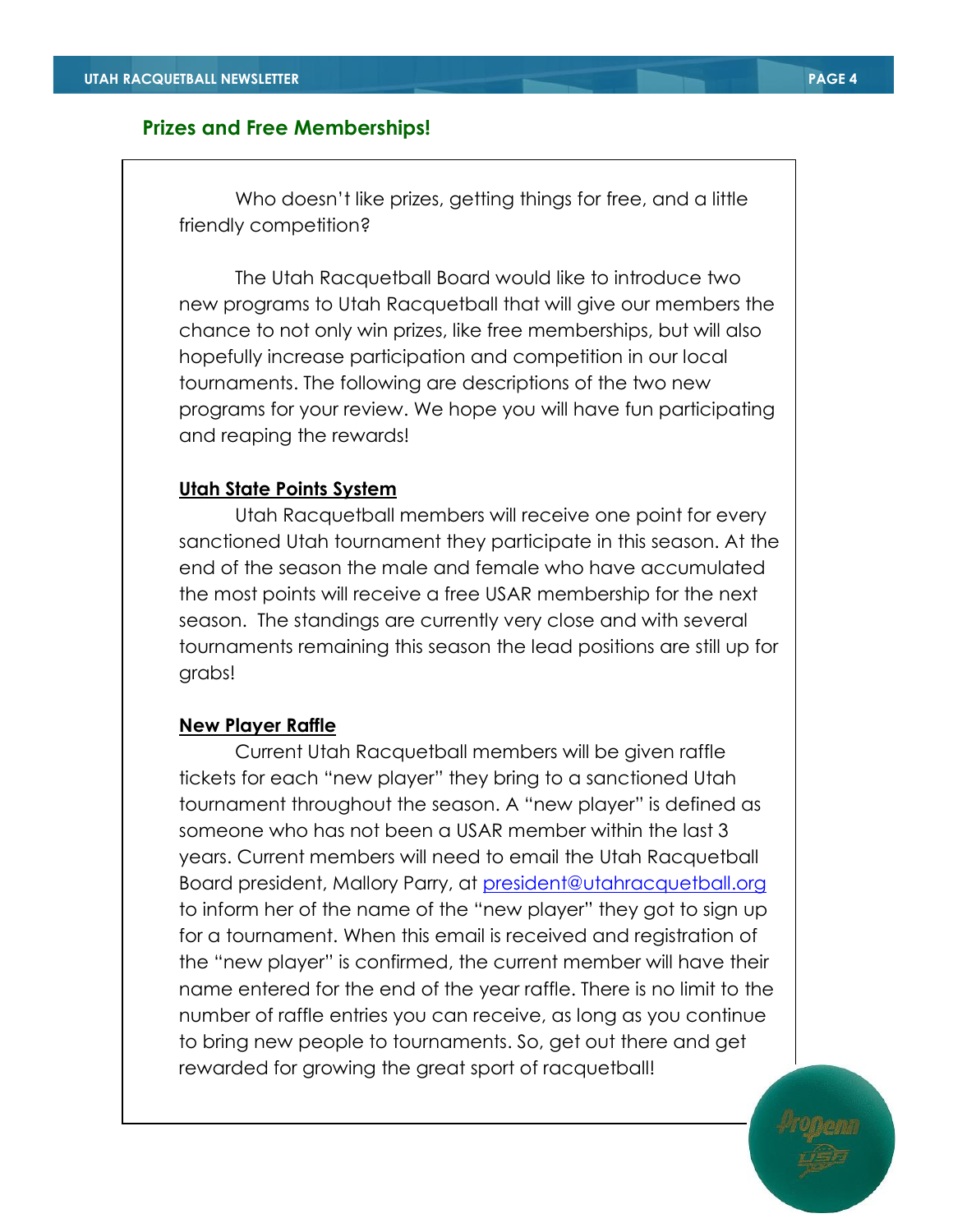#### **Jordan Valley Fall Out September 22- September 26, 2013 Jordan Valley Athletic Club**

| <b>Division Type</b>        | <b>Division</b><br><b>Name</b> | <b>Winner</b>                                     | <b>Runner-Up</b>                        | <b>Third</b>                        | <b>Fourth</b>                          |
|-----------------------------|--------------------------------|---------------------------------------------------|-----------------------------------------|-------------------------------------|----------------------------------------|
| <b>Junior Singles</b>       | 12 and<br>Under                | <b>Tavish Quigley</b>                             | Mike Wyatt                              | Preston Aiken                       | Caleb Wolfe                            |
| <b>Junior Singles</b>       | 18 and<br>Under                | <b>Taber Quigley</b>                              | Rebecca Van Rhee                        | <b>Tavish Quigley</b>               | Joshua Jacobsen                        |
| Men's Age<br><b>Singles</b> | $40+$                          | Eric Fry                                          | <b>Jared Clawson</b>                    | <b>Garrett Gilmore</b>              | John Down                              |
| Men's Age<br><b>Singles</b> | $50+$                          | James DeGering                                    | Dave Dow                                | John Haynes                         | <b>Brian Pella</b>                     |
| <b>Men's Doubles</b>        | A                              | Leo Mondragon / Wilber<br>Cerna                   | Joseph Allen / Mark<br>Allen            | Perry Allen / Terry<br>Orchard      | Michael Newman /<br>Robert Lopez       |
| <b>Men's Doubles</b>        | Α<br>Consolation               | Iranga Samarasingha /<br><b>Matthew Prestwich</b> | Derek Shirts / Wade<br><b>Burkett</b>   | Garrett Gilmore /<br>Jeramy Evans   |                                        |
| <b>Men's Doubles</b>        | B                              | Val Bradshaw / Terry Petrie                       | Kenny Matthews /<br><b>Justin Hanks</b> | Adrian Reeder /<br>Jakob Wrigley    | Kayla McCloyn /<br><b>Susan Miller</b> |
| <b>Men's Doubles</b>        | Combined<br>$100+$             | Steve Black / Robert Blake                        | Michael Newman /<br>Robert Lopez        | Brian Pella /<br>Removed            | John Haynes / Randy<br>Van Wagoner     |
| <b>Men's Doubles</b>        | Open                           | Joseph Blank / Paul Snyder                        | Eric Fry / Scott Burr                   | Andrew Gale /<br><b>Tony Benich</b> | Gary Chun / Kelly<br>Cunningham        |
| <b>Men's Doubles</b>        | Open<br>Consolation            | Adam Wyatt / Shane<br>McDougal                    | Troy Quigley / Jeremy<br>Wolfe          |                                     |                                        |
| <b>Men's Singles</b>        | A                              | Adam Wyatt                                        | <b>Tony Benich</b>                      | Eric Larson                         | Leo Mondragon                          |
| <b>Men's Singles</b>        | Α<br>Consolation               | <b>Trevor Manning</b>                             | Val Bradshaw                            | Gamaliel Bautista                   | <b>Ben Rand</b>                        |
| <b>Men's Singles</b>        | B                              | <b>Trevor Manning</b>                             | <b>Justin Hanks</b>                     | Adrian Reeder                       | Dave Dow                               |
| <b>Men's Singles</b>        | B<br>Consolation               | Jeramy Evans                                      | Lery Miza                               | <b>Taber Quigley</b>                | James DeGering                         |
| <b>Men's Singles</b>        | $\mathsf C$                    | Jakob Wrigley                                     | Kenny Matthews                          |                                     | Allan Peterson                         |
| <b>Men's Singles</b>        | C.<br>Consolation              | Allan Peterson                                    | <b>BYE</b> or Kevin Tuttle              |                                     |                                        |
| <b>Men's Singles</b>        | Open                           | <b>Andrew Gale</b>                                | Scott Burr                              | Joseph Blank                        | Steve Bohman                           |
| <b>Men's Singles</b>        | Open<br>Consolation            | Shane McDougal                                    | <b>Jared Clawson</b>                    | <b>Richard Bunker</b>               | Jeremy Wolfe                           |
| <b>Mixed Doubles</b>        | Upper                          | Adam Wyatt / Loretta<br>Peterson                  | Amy Morby / Richard<br><b>Bunker</b>    | James DeGering /<br>Kelly Carlson   | Fran Masina / Tasesa<br>Akeripa        |
| <b>Mixed Doubles</b>        | Upper<br>Consolation           | Katherine Affeltranger /<br>Shane McDougal        | Ben Rand / Erika Rand                   |                                     |                                        |
| Women's<br><b>Singles</b>   | C/D                            | Amy Morby                                         | Rebecca Van Rhee                        | Susan Smith                         | <b>Kelly Carlson</b>                   |
| Women's<br><b>Singles</b>   | Open                           | Erika Rand                                        | Katherine Affeltranger                  | Sonja Septon                        | Eliza Culverwell                       |
| Women's<br><b>Singles</b>   | Open<br>Consolation            | Susan Miller                                      | Kayla McCloyn                           | Staci Christensen                   | Jodi Van                               |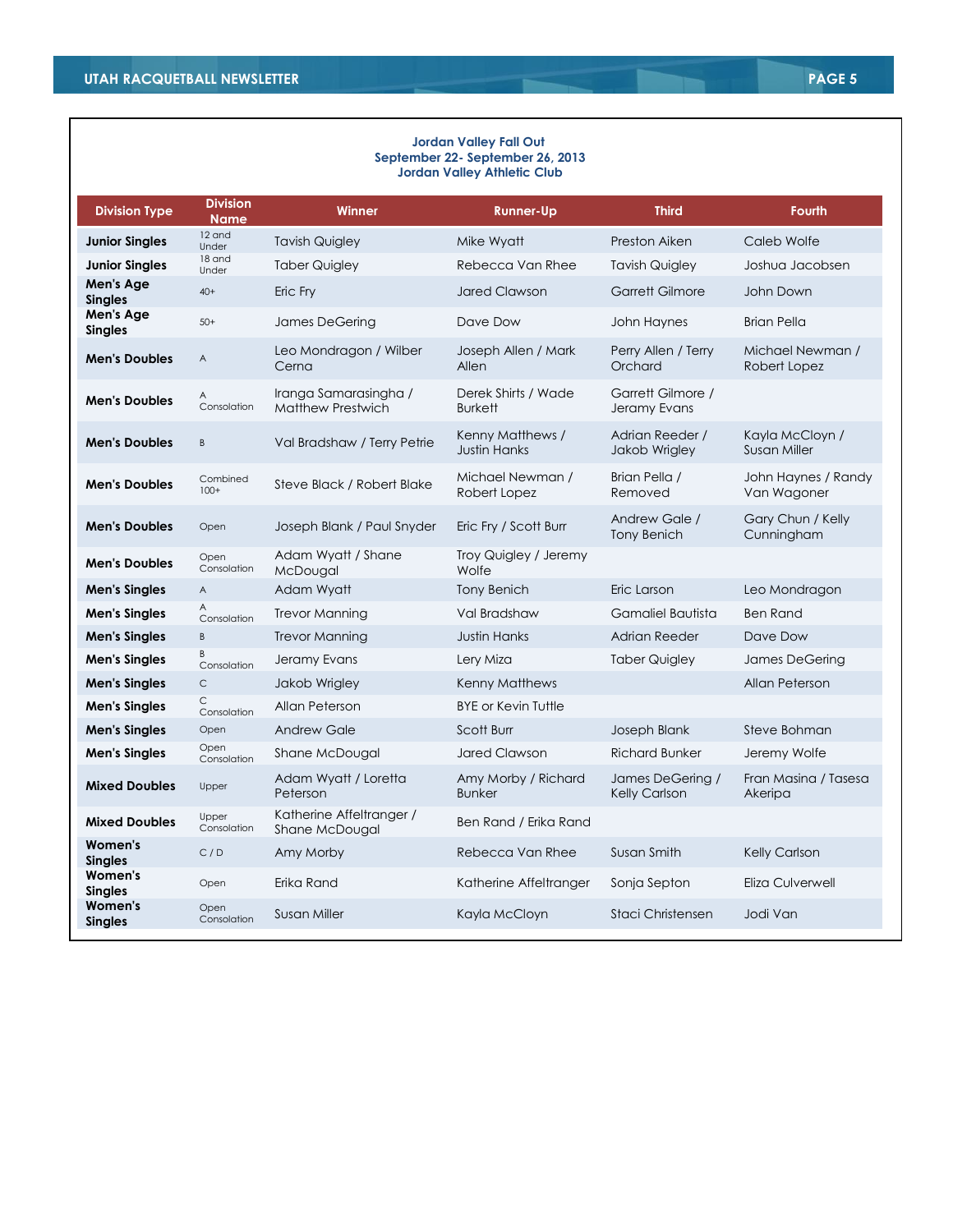| <b>Utah State Doubles</b><br>November 5-November 9, 2013<br><b>Mary Jensen</b> |                             |                                           |                                         |                                                  |                                             |  |
|--------------------------------------------------------------------------------|-----------------------------|-------------------------------------------|-----------------------------------------|--------------------------------------------------|---------------------------------------------|--|
| <b>Division Type</b>                                                           | <b>Division Name</b>        | Winner                                    | <b>Runner-Up</b>                        | <b>Third</b>                                     | <b>Fourth</b>                               |  |
| <b>Men's Doubles</b>                                                           | $\overline{A}$              | Bryson Renouard /<br><b>Taylor Dolbin</b> | Greg Young / Jared<br><b>Daniels</b>    | Leo Mondragon /<br>Wilber Cerna                  | Brad Schmidt /<br>Jerry Bradshaw            |  |
| <b>Men's Doubles</b>                                                           | A Consolation               | John Parry / Troy<br>Johnston             | Brent Smith / Val<br><b>Bradshaw</b>    | <b>Bob Campbell /</b><br>Michael Rubin           | Jim Rennert /<br>Russ Hansen                |  |
| <b>Men's Doubles</b>                                                           | B                           | Justin Hanks / Kenny<br><b>Matthews</b>   | Michael Wagner /<br><b>Reid Kuttler</b> | Chuck Smith / Mark<br>Whittington                | Duke Sorensen /<br>Nate Sorensen            |  |
| <b>Men's Doubles</b>                                                           | <b>B</b> Consolation        | Jed Cromwell /<br>Preston Speakman        | Armand Matern /<br>Justin Julander      |                                                  |                                             |  |
| <b>Men's Doubles</b>                                                           | $M25-35+$                   | Rick Corbridge / Ron<br>Scoville          | Gary Chun / Kelly<br>Cunningham         | Devan Van<br>Valkenburg / Mike<br>Van Valkenburg | <b>Bradley Yoder /</b><br>Scott Brown       |  |
| <b>Men's Doubles</b>                                                           | M40-50+                     | Brad Schmidt / Jerry<br><b>Bradshaw</b>   | Ben Rand / Randy<br>Martin              | Jim Rennert / Russ<br>Hansen                     | Armand Matern<br>/ Justin Julander          |  |
| <b>Men's Doubles</b>                                                           | Open / Elite                | Andrew Gale / Steve<br><b>Black</b>       | Randy Martin /<br>Anthony Martin        | Rick Corbridge / Ron<br>Scoville                 | Devan Van<br>Valkenburg /<br>Steve Bohman   |  |
| <b>Men's Doubles</b>                                                           | Open / Elite<br>Consolation | <b>Mathew Christensen</b><br>/ Gary Chun  | <b>Brian Zundel / Patrick</b><br>Harris | Adam Wyatt / Shane<br>McDougal                   |                                             |  |
| <b>Mixed Doubles</b>                                                           | Lower                       | Bryson Renouard /<br>Sara Moulton         | Jason Lund / Kamila<br>Welling          | Lisa Kuttler / Reid<br>Kuttler                   | Jessilee Loucks /<br>Preston<br>Speakman    |  |
| <b>Mixed Doubles</b>                                                           | Lower Consolation           | Joseph Thiriot / Krista<br>Yourstone      | Kylie Belt / Tjay Belt                  | Catherine Tryon /<br>Michael Wagner              | Jed Cromwell /<br>Reina Trejo               |  |
| <b>Mixed Doubles</b>                                                           | Upper                       | Marianne Rowley /<br>Scott Burr           | Andrew Gale / Sonja<br>Septon           | Anthony Martin /<br>Katherine<br>Affeltranger    | Erika Rand /<br>Steve Bohman                |  |
| <b>Mixed Doubles</b>                                                           | <b>Upper Consolation</b>    | John Parry / Mallory<br>Parry             | Adam Wyatt /<br>Loretta Peterson        |                                                  |                                             |  |
| <b>Women's Doubles</b>                                                         | Open / Elite                | Jill Story / Marianne<br>Rowley           | Erika Rand / Loretta<br>Peterson        | Charlotte<br>Macfarlane / Mallory<br>Parry       | Katherine<br>Affeltranger /<br>Sonja Septon |  |
| <b>Women's Doubles</b>                                                         | WA,B,C                      | Adrienne Schneider /<br>Sara Moulton      | Kamila Welling /<br>Krista Yourstone    | Cindy Dansie / Pam<br>Martin                     | Jessilee Loucks /<br>Reina Trejo            |  |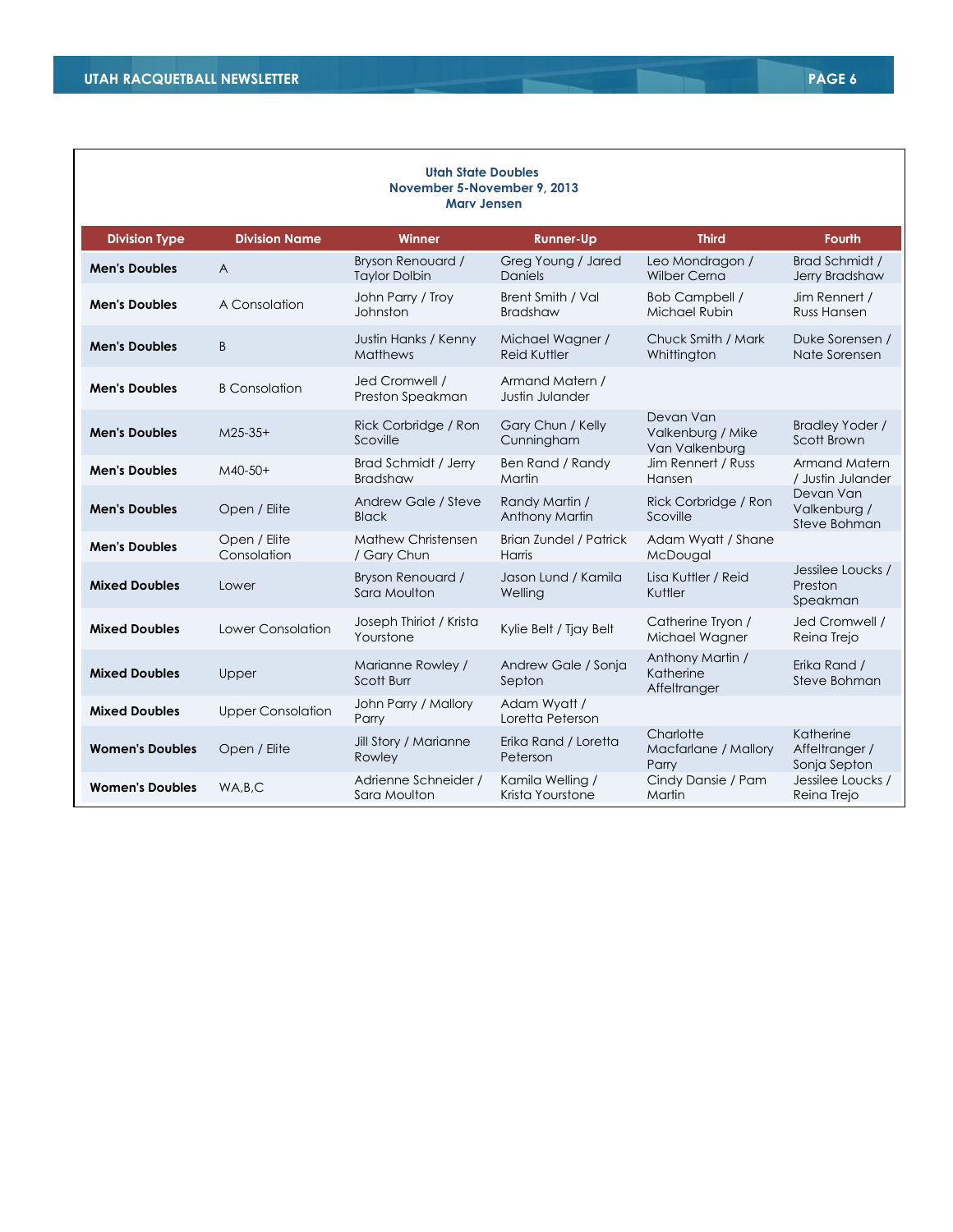| <b>November Contenders</b><br>November 20 - November 23, 2013<br><b>Orem Fitness Center</b> |                      |                                           |                            |                                         |                                       |  |
|---------------------------------------------------------------------------------------------|----------------------|-------------------------------------------|----------------------------|-----------------------------------------|---------------------------------------|--|
| <b>Division Type</b>                                                                        | <b>Division Name</b> | Winner                                    | <b>Runner-Up</b>           | <b>Third</b>                            | <b>Fourth</b>                         |  |
| <b>Men's Age</b><br><b>Singles</b>                                                          | $40+$                | Nathan Whitney                            | David Chugg                | <b>Rob Cousins</b>                      | Samuel Lammie                         |  |
| <b>Men's Doubles</b>                                                                        | A/B                  | Amulek Alcazar /<br><b>Trevor Manning</b> | Colton Webb / Jeff<br>Webb | Justin Hanks / Kenny<br><b>Matthews</b> | David Henrie /<br><b>Scott Nelson</b> |  |
| <b>Men's Singles</b>                                                                        | $\overline{A}$       | Jeff Webb                                 | <b>Gamaliel Bautista</b>   | <b>Trevor Manning</b>                   | <b>Justin Hanks</b>                   |  |
| <b>Men's Singles</b>                                                                        | A Consolation        | Amulek Alcazar                            | Nathan Whitney             | Joseph Thiriot                          | <b>Kyle Rowley</b>                    |  |
| <b>Men's Singles</b>                                                                        | B                    | Zack Wilson                               | <b>Rob Cousins</b>         | <b>Steven Ballantyne</b>                | Kyle Morgan                           |  |
| <b>Men's Singles</b>                                                                        | <b>B</b> Consolation | <b>Kyle Rowley</b>                        | <b>Tjay Belt</b>           |                                         |                                       |  |
| <b>Men's Singles</b>                                                                        | C                    | <b>Spencer Loveless</b>                   | Kyle Morgan                | David Chugg                             | Jordan Walker                         |  |
| <b>Men's Singles</b>                                                                        | C Consolation        | Zack Wilson                               | Colton Webb                | David Loveless                          | <b>Kevin Tuttle</b>                   |  |
| <b>Men's Singles</b>                                                                        | D                    | Daniel Shelley                            | <b>Kevin Tuttle</b>        | <b>Cory Burr</b>                        |                                       |  |
| <b>Men's Singles</b>                                                                        | Open                 | <b>Rob Burr</b>                           | James Rawlings             | <b>Amulek Alcazar</b>                   | <b>Trevor Manning</b>                 |  |
| <b>Women's Singles</b>                                                                      | A/B                  | Krista Yourstone                          | <b>Emily Webb</b>          | Rebecca Van Rhee                        | Jennifer Tovar                        |  |
| <b>Men's Age</b><br><b>Singles</b>                                                          | $40+$                | Nathan Whitney                            | David Chugg                | <b>Rob Cousins</b>                      | Samuel Lammie                         |  |
| <b>Men's Doubles</b>                                                                        | A/B                  | Amulek Alcazar /<br><b>Trevor Manning</b> | Colton Webb / Jeff<br>Webb | Justin Hanks / Kenny<br><b>Matthews</b> | David Henrie /<br><b>Scott Nelson</b> |  |
| <b>Men's Singles</b>                                                                        | A                    | Jeff Webb                                 | <b>Gamaliel Bautista</b>   | <b>Trevor Manning</b>                   | Justin Hanks                          |  |

| <b>Aggie Open</b><br>December 6-December 7, 2013<br><b>Utah State University</b> |                                  |                                         |                                     |                                 |                                     |  |
|----------------------------------------------------------------------------------|----------------------------------|-----------------------------------------|-------------------------------------|---------------------------------|-------------------------------------|--|
| <b>Division Type</b>                                                             | <b>Division Name</b>             | <b>Winner</b>                           | <b>Runner-Up</b>                    | <b>Third</b>                    | <b>Fourth</b>                       |  |
| <b>Men's Doubles</b>                                                             | Open / A                         | Anthony Martin /<br><b>Randy Martin</b> | Brian Campbell /<br>Michael Dufrene | Rick Corbridge /<br>Danny Noall | Eric Fry /<br>Mathew<br>Christensen |  |
| <b>Men's Singles</b>                                                             | A Playoff $#1$                   | Eric Larson                             | <b>Brian Pella</b>                  | Jack Bybee                      | Josh Greenwell                      |  |
| <b>Men's Singles</b>                                                             | B Playoff $#1$                   | Joseph Nielson                          | <b>Greg Daniels</b>                 | <b>Brady Benson</b>             | <b>Chet Cullimore</b>               |  |
| <b>Men's Singles</b>                                                             | $\mathsf{C}$                     | Joseph Shelton                          | Zachary Coehoorn                    | <b>Travis Barrus</b>            | Chase Smith                         |  |
| <b>Men's Singles</b>                                                             | Open Playoff #1                  | <b>Rick Corbridge</b>                   | <b>Anthony Martin</b>               | <b>Randy Martin</b>             | Mathew<br>Christensen               |  |
| <b>Women's Singles</b>                                                           | B                                |                                         |                                     |                                 |                                     |  |
| <b>Women's Singles</b>                                                           | <b>Women's Singles</b><br>Open/A | <b>Pam Martin</b>                       | Melissa Clark                       | <b>Sharon Clark</b>             | <b>Brooke Sherwin</b>               |  |
|                                                                                  |                                  |                                         |                                     |                                 |                                     |  |

٦